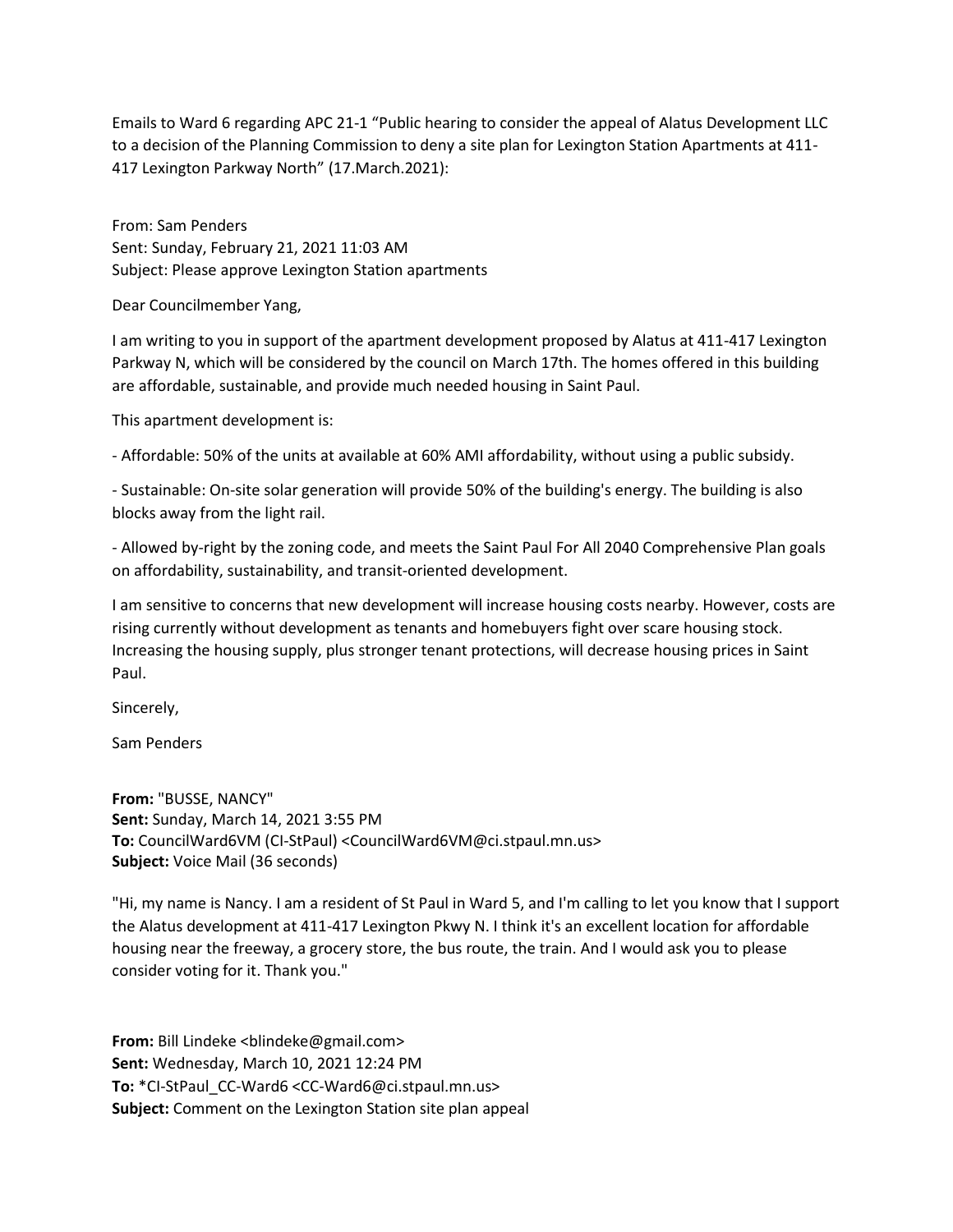## Dear CM Yang:

I'm writing to urge you to support the appeal of the development proposal at 411 and 417 Lexington Parkway North. There are three reasons why the City Council should let this project go forward.

## Legal Issues

Simply put, the proposal meets every finding in the zoning code. This is a site plan application, which puts the highest possible burden on the City if it wants to legally deny the development. In my opinion, there are no legal findings to support such a denial.

To make matters worse, the Planning Commission did not follow proper procedures in denying this site plan application. Multiple Commissioners, both at the ZC and in the full Commission meetings, cited affordability as grounds for voting against the application, despite the fact that the City Attorney informed the group that affordability is not a legal finding in this case. Furthermore, when making their decisions, many Commissioners cited public comments received outside of the legal public comment period, either in personal communication, via email after public comments were closed, or over phone calls made to members of the Commission. (I also received these calls and emails, though I tried hard to ignore them.)

I do not think that the discussions at the Planning Commission took place according to the legal findings set in the St. Paul Zoning Code or by the Planning Commission bylaws. I hope that the City Council is more careful about the city's legal obligations.

## Market-rate housing

In spite of the legal issues in this case, the Planning Commission discussion centered on the issue of affordability. Specifically, there was a disagreement over the impact market-rate housing has on housing affordability in St. Paul. This is a important discussion about a difficult issue that can be counterintuitive.

Recent housing studies show that market-rate projects like this, at worse, have a neutral impact on surrounding housing. In most cases, projects like the one proposed alleviate pressure on the housing market and lower prices, especially when lots of new market-rate housing is built. For this reason, market-rate projects like this one can actually help affordability.

For decades, we have been failing to build enough housing in St. Paul to keep up with increasing demand. There has been no market-rate housing built on University Avenue between South St. Anthony Park and downtown in my lifetime. This shortage is true in may parts of the city, leading to across-theboard pressure on the existing housing stock and raising prices for everyone.

Without massive changes to how we fund and regulate housing in US cities, we need to build marketrate housing in order to keep prices down. Failing to do this will make housing affordability worse for everyone in the city, rich and poor alike. This is why, in my opinion, this market-rate proposal will help affordability in St. Paul and in Frogtown, not harm it.

This vacant lot has been for sale for over ten years, right next to a light-rail station. If the city had